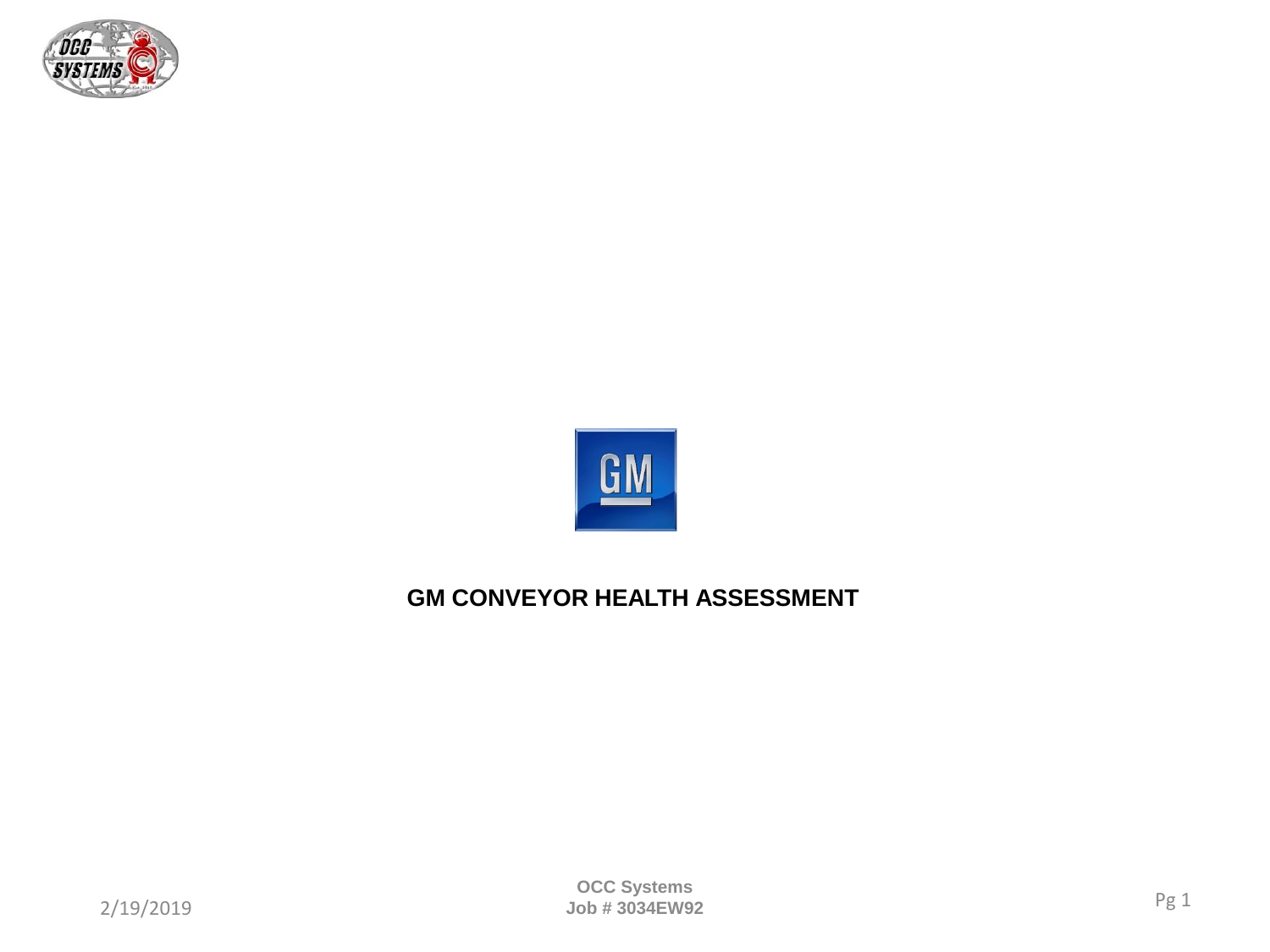

# **TABLE OF CONTENTS**

| MEASUREMENT DESCRIPTIONS & AUDIT PARAMETERS - TRACK GAP5        |
|-----------------------------------------------------------------|
| MEASUREMENT DESCRIPTIONS & AUDIT PARAMETERS - FLANGE THICKNESS6 |
|                                                                 |
|                                                                 |
|                                                                 |
|                                                                 |
|                                                                 |
|                                                                 |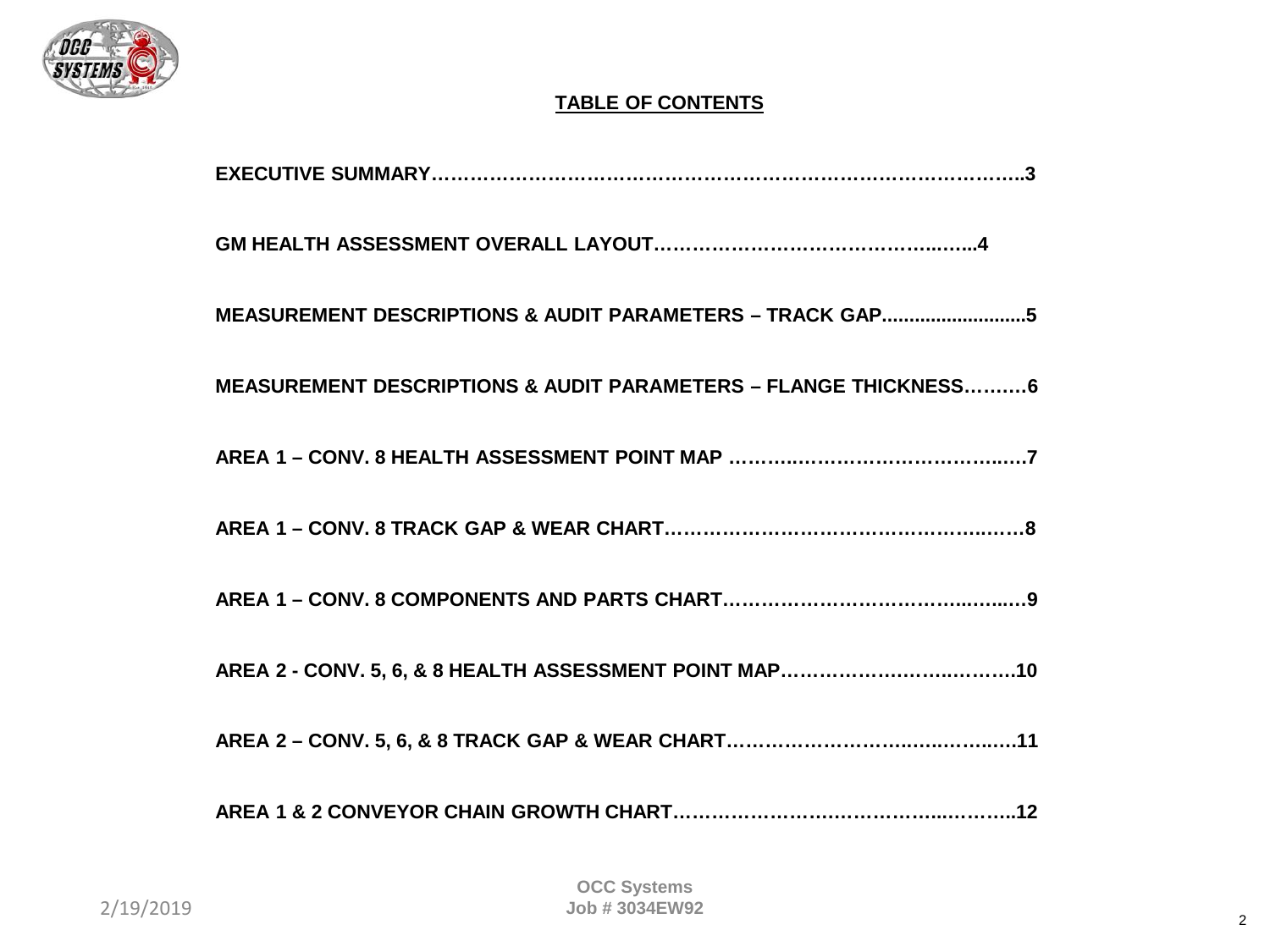

#### **EXECUTIVE SUMMARY**

OCC Systems completed inspection on portions of the OH P&F conveyor to demonstrate how the Predictive Database Method can be used to identify and develop a prioritized plan for the replacement of conveyor due to critical wear as determined by stress and deflection calculations.

The allowable stress and deflection values of the conveyor track were calculated under load conditions with Carriers spaced on accumulation centers. We examined static, dynamic and impact loading effects to determine the recommendations for replacement based on the amount of wear that is measured on the bottom flange of the free track. The allowable stress was derived by dividing the ultimate yield strength of the steel by a safety factor of 2.5. The 2.5 value for the safety factor was selected to be consistent with the values used in GM Specification CS1 for track and carrier design. The stress calculations indicate the minimum flange width could be as low as 0.1875 inches. However, experience has shown that localized flange buckling and fatigue failures become the determining factors at values below 0.208 inches. Therefore, 0.208 inches was selected as the minimum threshold for flange wear.

The second major factor in determining track replacement recommendations is bending of the bottom flange which is best illustrated by measuring the spread between the toes of the free channels (or track gap). When this gap grows by 0.25 inches, the point loading due to the trolley wheels moves to the toe of the track flange causing the bending stress values to spike dramatically. This condition also results in the free trolley riding at a lower position relative to the bottom of the power track. This causes a reduction in the amount of bite between the free trolley dogs and the chain pusher dogs. This results in carrier runaway conditions at vertical curves, damage to free trolley guide wheels, chain to chain transfer problems, unexplained carrier count errors in storage banks, and carrier pick-up problems in accumulation areas. All of these problems result in safety issues and lost production. So even though replacement of the rail may not appear to be necessary due to the thickness of the flange, it is still recommended due to excessive bending to the flanges as indicated by the toe to toe dimension being out of tolerance.

Two representative areas were chosen to inspect with our findings and recommendations summarized below.

A replacement priority has been assigned based on the following criteria. If flange wear or bending exceeds the recommended values it has been assigned a #1 priority. Track and components approaching the recommended values are assigned a #2 priority and highlighted to be monitored for accelerated wear. Track and components that do not show significant wear are assigned a #3 priority.

All of the track and components in Area 1 showed minor wear and were assigned a #3 priority.

In Area 2, Item #3 was approaching the recommended values and was assigned a #2 priority to be monitored on a regular basis. Items #4 and #5 exceeded the recommended values and were assigned a #1 priority.

The items that are assigned a #1 priority are experiencing stress levels that exceed the recommended design limit, and therefore operating without the typical safety factors considered to be consistent with good industrial practice. While it is impossible to predict when component failures will actually occur, the priority illustrates the order the components are most likely to fail. The replacement timeline is to be determined by GM based on ongoing inspections to monitor track wear, flange bending, available installation windows, and replacement component availability.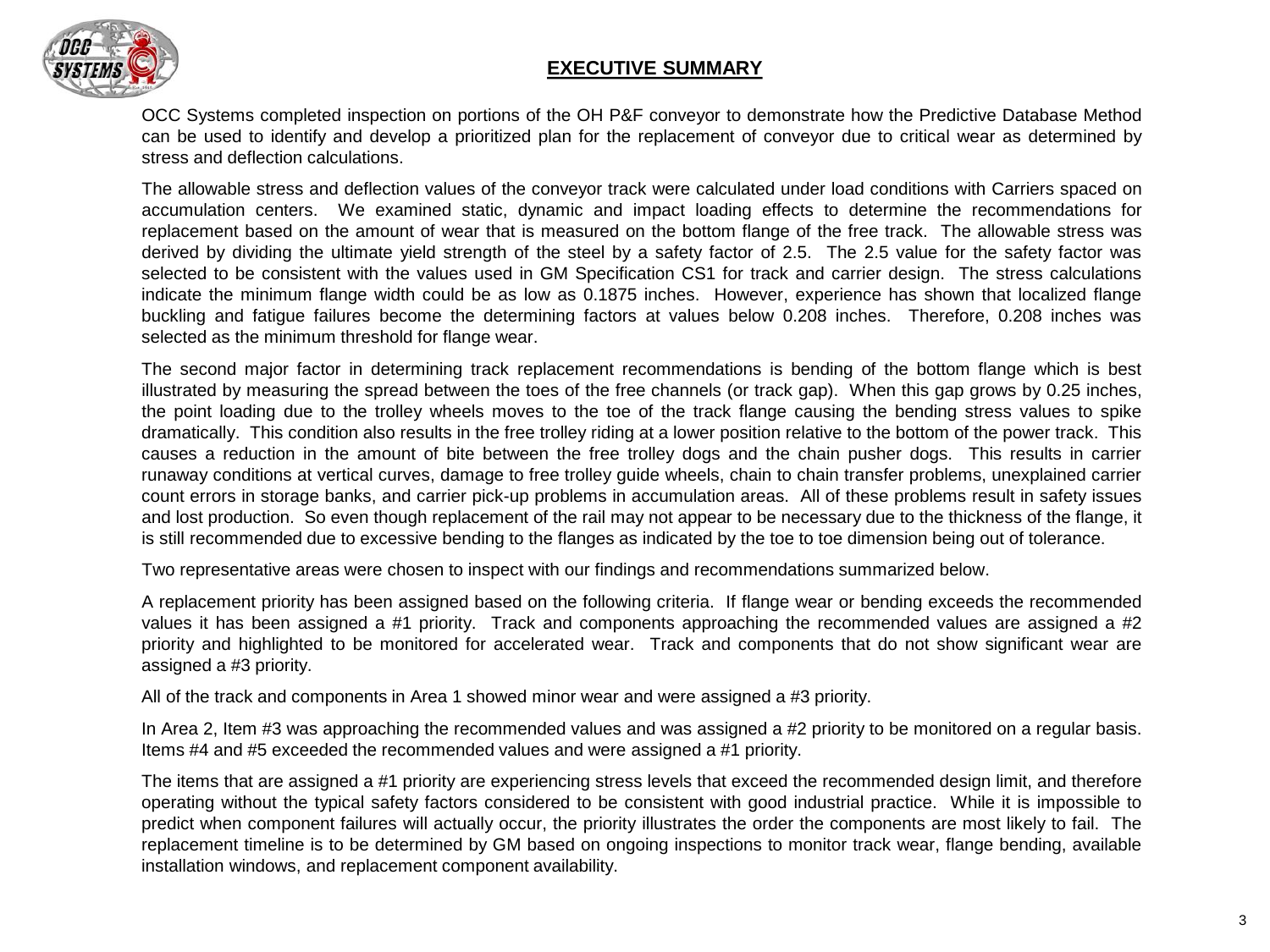



## HEALTH ASSESSMENT AREA 2 (CONVEYOR NO. 5, NO. 6, & NO.8) -

**HEALTH ASSESSMENT AREA 1 (CONVEYOR NO. 8)** 

HEALTH ASSESSMENT AREA 2 (CONVEYOR NO.5, NO. 6, & NO.8)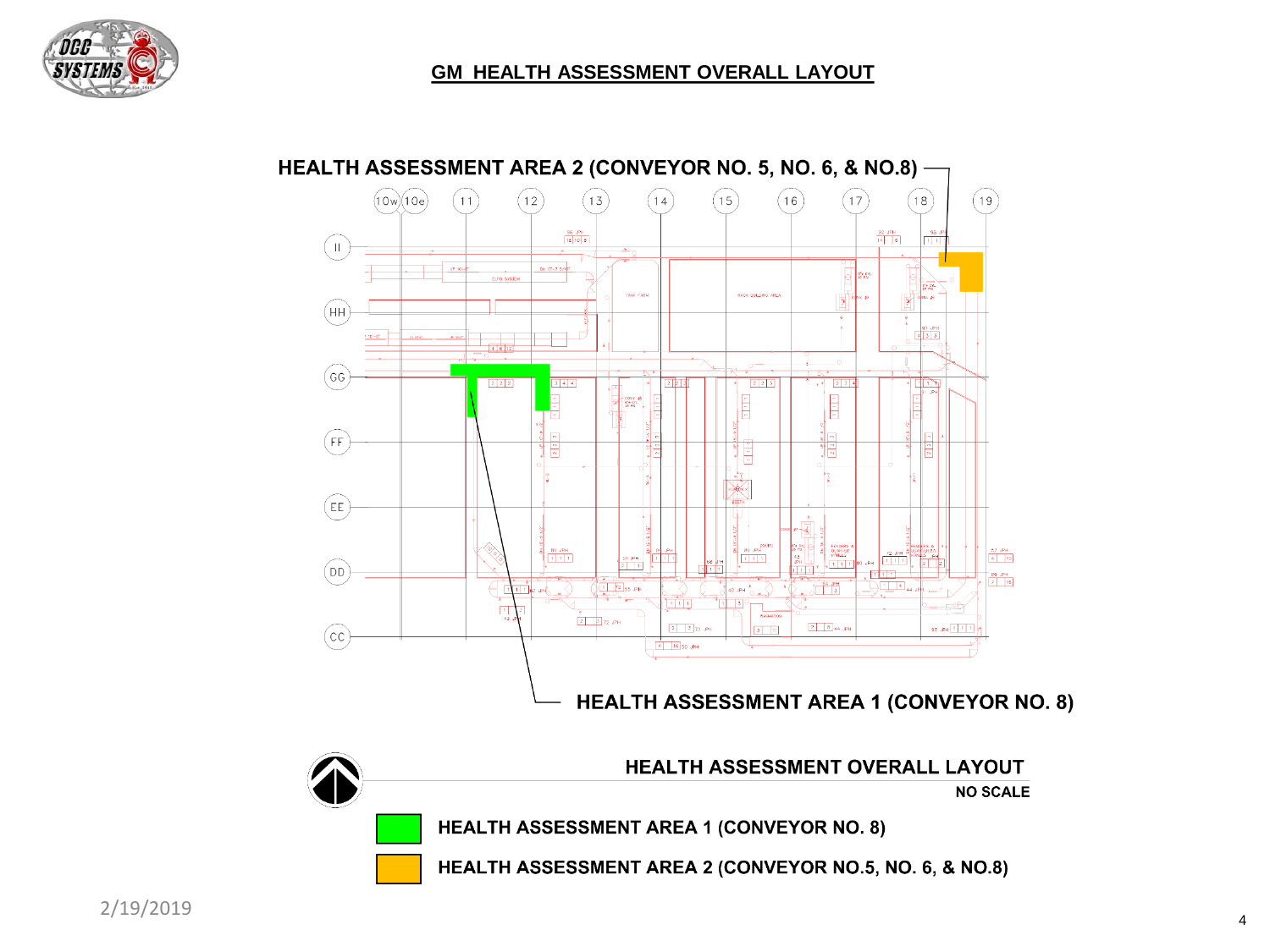



- 1. EACH TRACK GAP MEASUREMENT IS TAKEN APPROXIMATELY 5" BEFORE OR AFTER A YOKE.
- 2. EACH MEASUREMENT LOCATION IS ASSIGNED A NUMBER ON AREA 1 & AREA 2 OF THE HEALTH ASSESSMENT MAPS.
- 3. THE LOCATION NUMBERS ARE CROSS REFERENCED TO EACH AREAS TRACK GAP & TRACK WEAR CHARTS WITHIN THIS REPORT.



4. THE TARGET MEASUREMENT FOR NEW 4" CONVEYOR IS A TRACK GAP OF 1.75"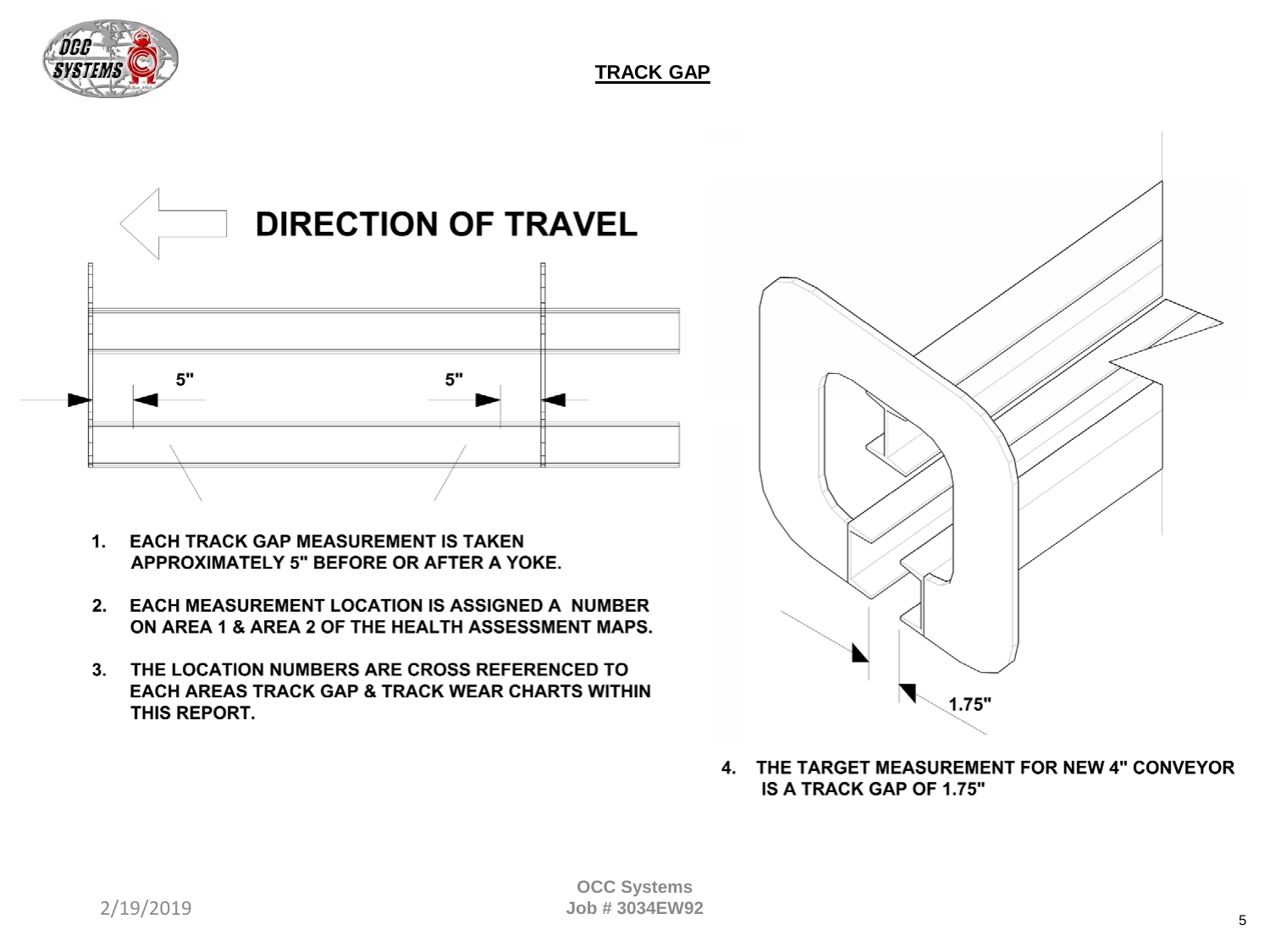

**FLANGE THICKNESS AND WEAR**



 $2/19/2019$  6 **OCC Systems Job # 3034EW92**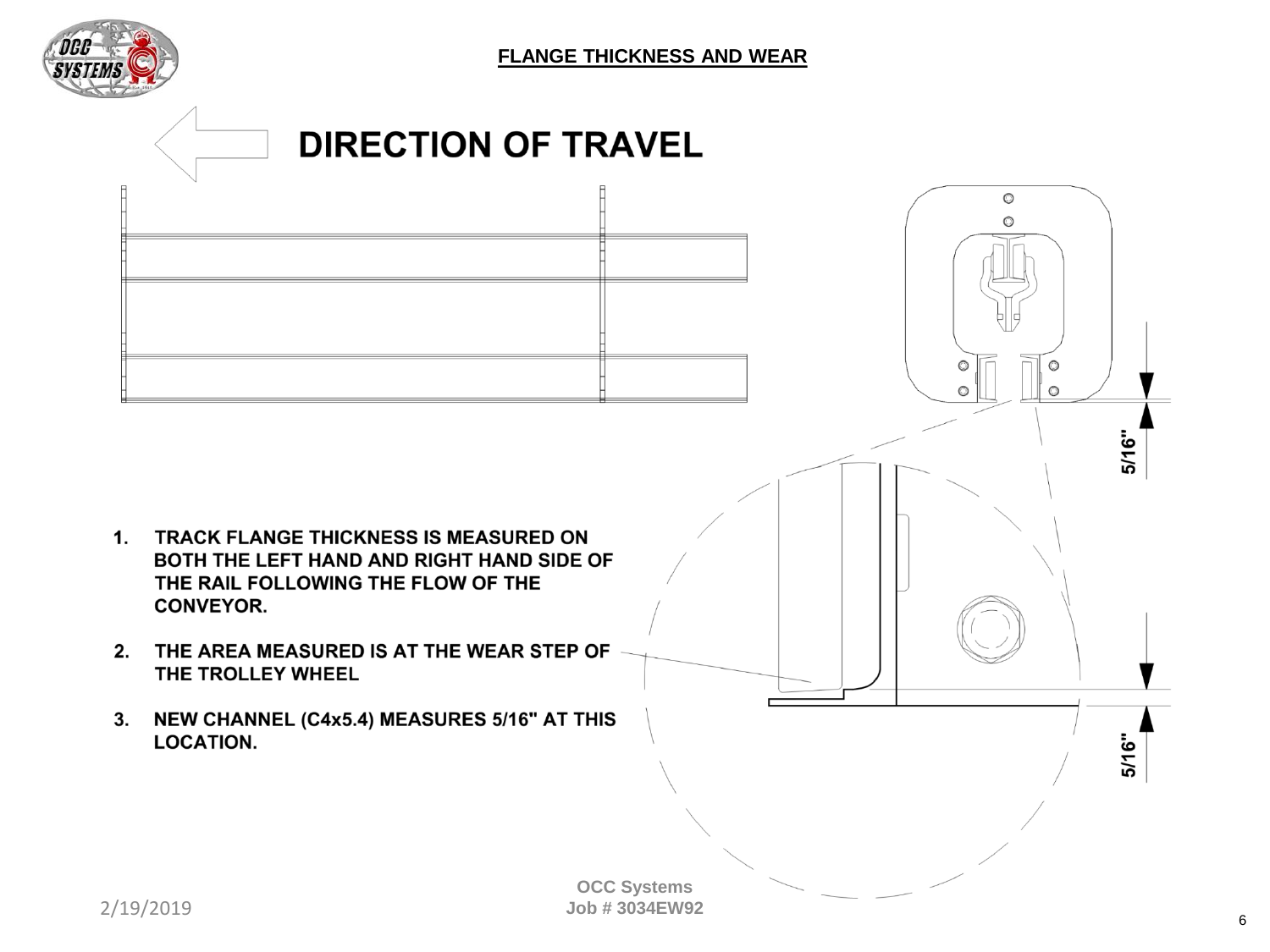

### **HEALTH ASSESSMENT AREA 1 POINT MAP**

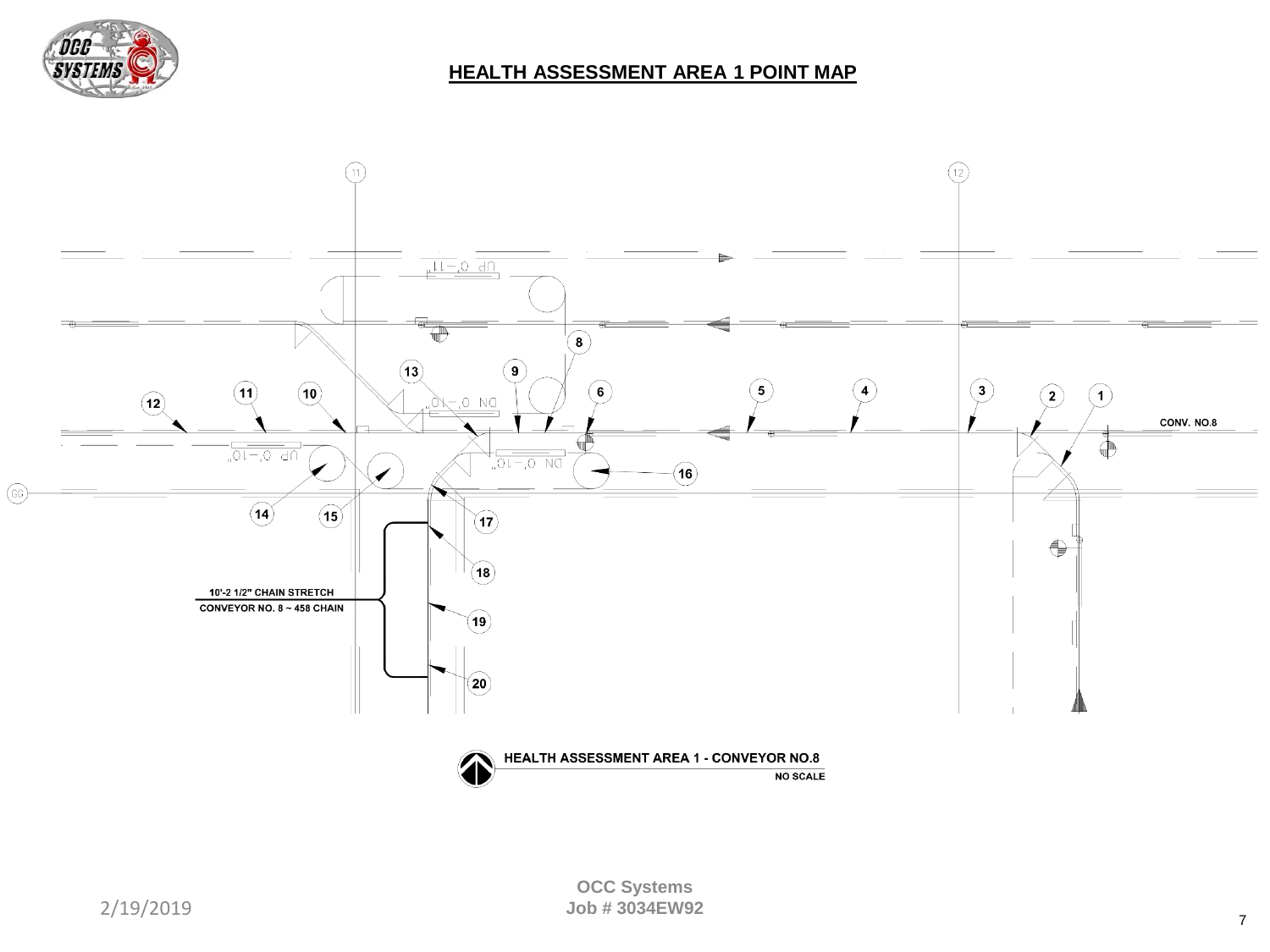

## **TRACK GAP & TRACK WEAR CHART FOR AREA 1**

|                          | <b>Track Gap &amp; Track Wear Chart</b> |                   |                            |                  |                                   |               |                   |                  |                  |          |                 |                                                   | <b>Overhead Power &amp; Free Systems</b> |
|--------------------------|-----------------------------------------|-------------------|----------------------------|------------------|-----------------------------------|---------------|-------------------|------------------|------------------|----------|-----------------|---------------------------------------------------|------------------------------------------|
|                          |                                         |                   | - Health Assessment Area 1 |                  |                                   |               |                   |                  |                  |          |                 |                                                   | <b>July 2nd, 2018</b>                    |
| <b>Conveyor #8</b>       |                                         |                   |                            |                  |                                   |               |                   |                  |                  |          |                 |                                                   |                                          |
|                          |                                         |                   |                            |                  |                                   |               |                   |                  |                  |          |                 |                                                   |                                          |
| <b>Track Gap values:</b> |                                         |                   |                            |                  |                                   |               |                   |                  |                  |          |                 |                                                   |                                          |
|                          | less than 0.125"                        |                   | Green                      | Good             |                                   |               |                   |                  |                  |          |                 |                                                   |                                          |
|                          | 0.125" to 0.250"                        |                   | Yellow                     | Monitor          |                                   |               |                   |                  |                  |          |                 |                                                   |                                          |
|                          |                                         | $0.250$ " or more | Red                        |                  | Exceeds limits, replace or repair |               |                   |                  |                  |          |                 |                                                   |                                          |
|                          | % Track Wear values (at wheel tread):   |                   |                            |                  |                                   |               |                   |                  |                  |          |                 |                                                   |                                          |
|                          |                                         | $0 - 25%$         | Green                      | Good             |                                   |               |                   |                  |                  |          |                 | Within recommended limits, low priority =         | 3                                        |
|                          |                                         | $26 - 32%$        | Yellow                     | Monitor          |                                   |               |                   |                  |                  |          |                 | Approaching recommended limits, medium priority = | 2 <sup>1</sup>                           |
|                          |                                         | 33% or more       | Red                        |                  | Exceeds limits, replace or repair |               |                   |                  |                  |          |                 | Exceeds recommended limits, Highest Priority =    |                                          |
|                          |                                         | <b>Track Gap</b>  |                            |                  |                                   |               | <b>Track Wear</b> |                  |                  |          |                 | Summary                                           |                                          |
|                          |                                         |                   |                            |                  |                                   |               |                   |                  |                  |          |                 |                                                   |                                          |
|                          |                                         |                   |                            | <b>LH</b> Flange | LH Flange                         | LH Wear       | LH Track          | <b>RH</b> Flange | <b>RH</b> Flange | RH Wear  | <b>RH</b> Track |                                                   |                                          |
| Loc#                     | <b>Track Gap</b>                        | Extra Gap         | <b>Track Status</b>        | <b>Thick</b>     | Wear                              | $\frac{9}{6}$ | <b>Status</b>     | Thick            | Wear             | $\%$     | <b>Status</b>   | Comments                                          | <b>Replacement Priority</b>              |
|                          | 1.760                                   | 0.0100            | Good                       | 0.260            | 0.053                             | 16.96%        | Good              | 0.250            | 0.063            | 20.00%   | Good            |                                                   |                                          |
| $\overline{2}$           | 1.770                                   | 0.0200            | Good                       | 0.300            | 0.013                             | 4.16%         | Good              | 0.290            | 0.023            | 7.36%    | Good            | SWITCH - See Conv. Component Chart Below          | 3                                        |
| 3                        | 1.770                                   | 0.0200            | Good                       | 0.310            | 0.003                             | 0.80%         | Good              | 0.290            | 0.023            | 7.36%    | Good            |                                                   | $\overline{\mathbf{3}}$                  |
| $\overline{4}$           | 1.760                                   | 0.0100            | Good                       | 0.290            | 0.023                             | 7.20%         | Good              | 0.310            | 0.003            | 0.96%    | Good            |                                                   | $\overline{3}$                           |
| 5.                       | 1.780                                   | 0.0300            | Good                       | 0.300            | 0.013                             | 4.16%         | Good              | 0.300            | 0.013            | 4.16%    | Good            |                                                   | $\overline{\mathbf{3}}$                  |
| 6                        |                                         |                   |                            |                  |                                   |               |                   |                  |                  |          |                 | STOP - See Conv. Component Chart Below            |                                          |
| $\tau$                   | 1.840                                   | 0.0900            | Good                       | 0.290            | 0.023                             | 7.36%         | Good              | 0.290            | 0.023            | 7.36%    | Good            |                                                   | 3                                        |
| 8                        | 1.770                                   | 0.0200            | Good                       | 0.300            | 0.013                             | 4.16%         | Good              | 0.300            | 0.013            | 4.16%    | Good            |                                                   | 3                                        |
| 9                        | 1.730                                   | $-0.0200$         | Good                       | 0.290            | 0.023                             | 7.36%         | Good              | 0.290            | 0.023            | 7.36%    | Good            |                                                   | 3                                        |
| 10                       | 1.750                                   | 0.0000            | Good                       | 0.280            | 0.033                             | 10.40%        | Good              | 0.280            | 0.033            | 10.56%   | Good            |                                                   | 3                                        |
| 11                       | 1.780                                   | 0.0300            | Good                       | 0.300            | 0.013                             | 4.16%         | Good              | 0.300            | 0.013            | 4.16%    | Good            |                                                   | 3                                        |
| 12                       | 1.840                                   | 0.0900            | Good                       | 0.310            | 0.003                             | 0.96%         | Good              | 0.320            | $-0.008$         | $-2.40%$ | Good            |                                                   | 3                                        |
| 13                       |                                         |                   |                            |                  |                                   |               |                   |                  |                  |          |                 | SWITCH - See Conv. Component Chart Below          |                                          |
| 14                       |                                         |                   |                            |                  |                                   |               |                   |                  |                  |          |                 | TRACTION WHEEL - See Conv. Component Chart Below  |                                          |
| 15                       |                                         |                   |                            |                  |                                   |               |                   |                  |                  |          |                 | TRACTION WHEEL - See Conv. Component Chart Below  |                                          |
| 16                       |                                         |                   |                            |                  |                                   |               |                   |                  |                  |          |                 | TRACTION WHEEL - See Conv. Component Chart Below  |                                          |
| 17                       | 1.760                                   | 0.0100            | Good                       | 0.310            | 0.003                             | 0.96%         | Good              | 0.300            | 0.013            | 4.16%    | Good            |                                                   | 3                                        |
| 18                       | 1.730                                   | $-0.0200$         | Good                       | 0.290            | 0.023                             | 7.36%         | Good              | 0.290            | 0.023            | 7.36%    | Good            |                                                   | 3                                        |
| 19                       | 1.700                                   | $-0.0500$         | Good                       | 0.280            | 0.033                             | 10.56%        | Good              | 0.310            | 0.003            | 0.96%    | Good            |                                                   | 3                                        |
| 20                       | 1.700                                   | $-0.0500$         | Good                       | 0.280            | 0.033                             | 10.56%        | Good              | 0.300            | 0.013            | 4.16%    | Good            |                                                   | $\overline{\mathbf{3}}$                  |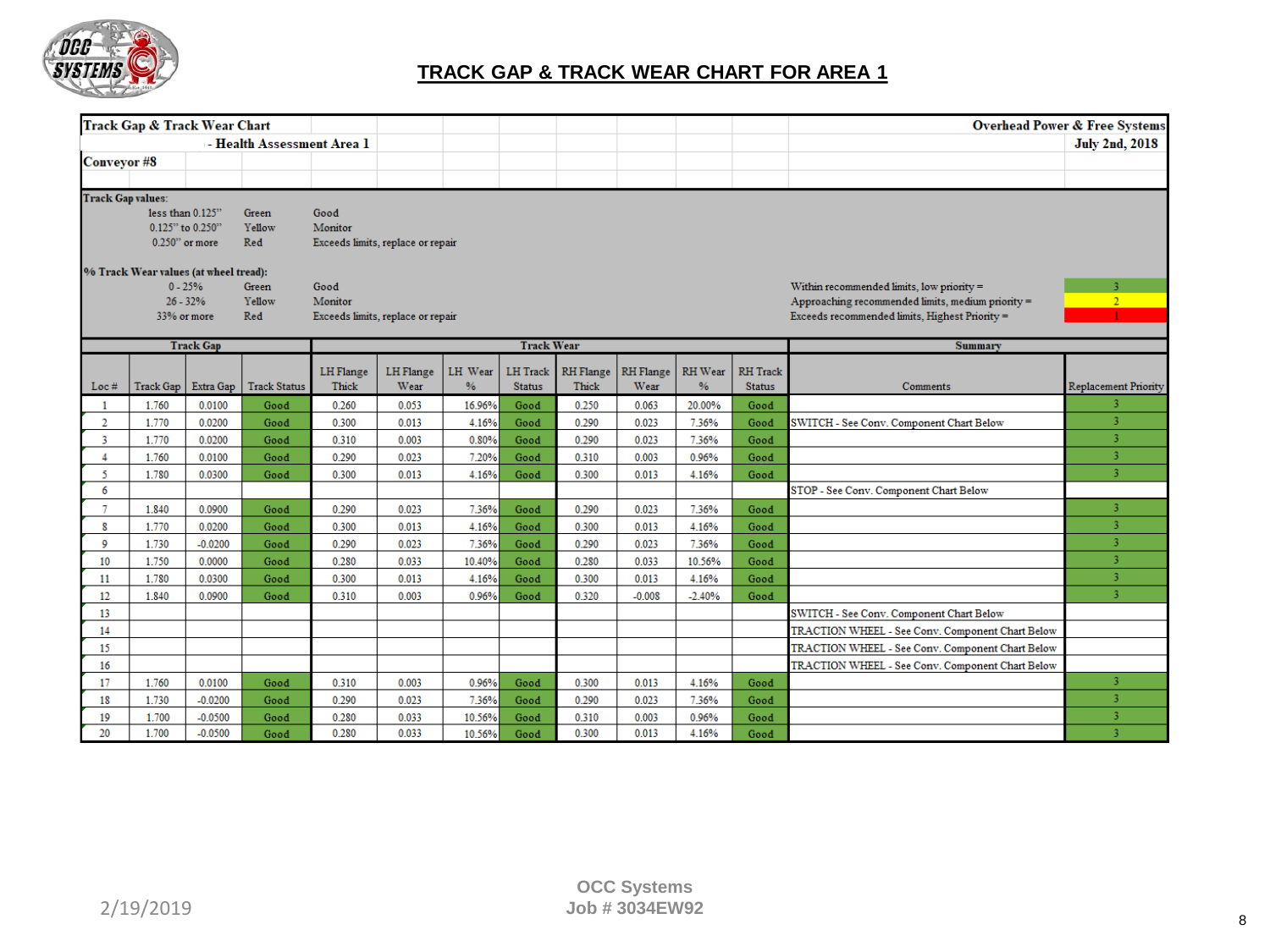

# **CONVEYOR COMPONENT AND PARTS CHART – AREA 1**

|                     | <b>Conveyor Component and Parts Chart</b>                               |              | <b>Overhead Power &amp; Free Systems</b> |
|---------------------|-------------------------------------------------------------------------|--------------|------------------------------------------|
|                     | <b>Health Assessment Area 1</b>                                         | Date:        | <b>July 2nd, 2018</b>                    |
| Conveyor #8         |                                                                         |              |                                          |
|                     |                                                                         |              |                                          |
|                     | <b>Evaluation</b>                                                       |              |                                          |
| Location#           | Component                                                               | Evaluation   | Comments                                 |
| $\overline{2}$      | <b>Switches:</b>                                                        |              |                                          |
|                     | Record free track gap at switch if '/4" more than guide wheel diameter. | Good         |                                          |
|                     | Worn pivot, missing tongue tip supports                                 | Good         |                                          |
|                     | Clevis loose on rod                                                     | Good         |                                          |
|                     |                                                                         |              |                                          |
| 6                   | Stops:                                                                  |              |                                          |
|                     | Flow controls improperly adjusted                                       | Good         |                                          |
|                     | Air by-passing regulator                                                | Good         |                                          |
|                     | Missing anti-backup                                                     | Good         |                                          |
|                     | Bent blade                                                              | Good         |                                          |
|                     |                                                                         |              |                                          |
| 13                  | <b>Switches:</b>                                                        |              |                                          |
|                     | Record free track gap at switch if 1/4" more than guide wheel diameter. | Good         |                                          |
|                     | Worn pivot, missing tongue tip supports                                 | Good         |                                          |
|                     | Clevis loose on rod                                                     | Good         |                                          |
|                     |                                                                         |              |                                          |
| 14                  | <b>Traction Wheel Turns:</b>                                            |              |                                          |
|                     | Rim wear                                                                | Good         |                                          |
|                     | Rim to wheel welds                                                      | Good         |                                          |
|                     | Chain alignment with rim                                                | Good         |                                          |
|                     | Loose mounting bolts                                                    | Good         |                                          |
|                     | Poor bearing condition                                                  | Good         |                                          |
|                     | Missing catch frame (overhead)                                          | N/A          |                                          |
|                     | Missing drip pan                                                        | N/A          |                                          |
|                     |                                                                         |              |                                          |
| 15                  | <b>Traction Wheel Turns:</b>                                            |              |                                          |
|                     | Rim wear                                                                | Good         |                                          |
|                     | Rim to wheel welds                                                      | Good         |                                          |
|                     | Chain alignment with rim                                                | Good         |                                          |
|                     | Loose mounting bolts                                                    | Good         |                                          |
|                     | Poor bearing condition                                                  | Good         |                                          |
|                     | Missing catch frame (overhead)                                          | N/A          |                                          |
|                     | Missing drip pan                                                        | N/A          |                                          |
| 16                  | <b>Traction Wheel Turns:</b>                                            |              | Some chips were present/Burrs            |
|                     | Rim wear                                                                | Good         | No significant gouging                   |
|                     | Rim to wheel welds                                                      | Good         |                                          |
|                     | Chain alignment with rim                                                | Good         |                                          |
|                     | Loose mounting bolts                                                    |              |                                          |
|                     | Poor bearing condition                                                  | Good<br>Good |                                          |
|                     | Missing catch frame (overhead)                                          | N/A          |                                          |
|                     | Missing drip pan                                                        | N/A          |                                          |
|                     |                                                                         |              |                                          |
|                     |                                                                         |              |                                          |
|                     | <b>CHAIN STRETCH MEASUREMENT:</b>                                       |              |                                          |
|                     |                                                                         |              |                                          |
| CONV <sub>.</sub> 8 | $10' - 21/2"$                                                           |              |                                          |
|                     |                                                                         |              |                                          |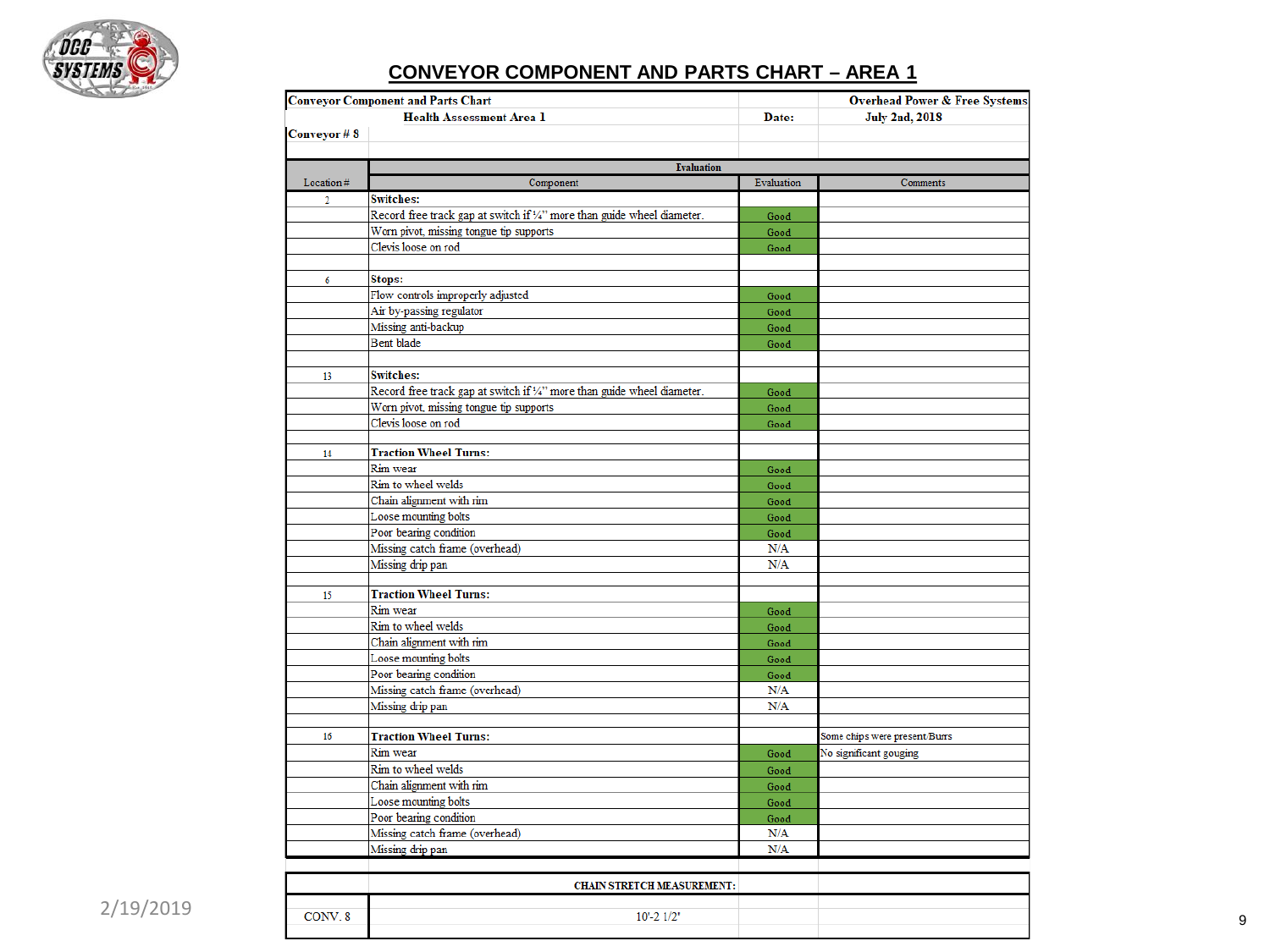

#### **HEALTH ASSESSMENT AREA 2 POINT MAP**

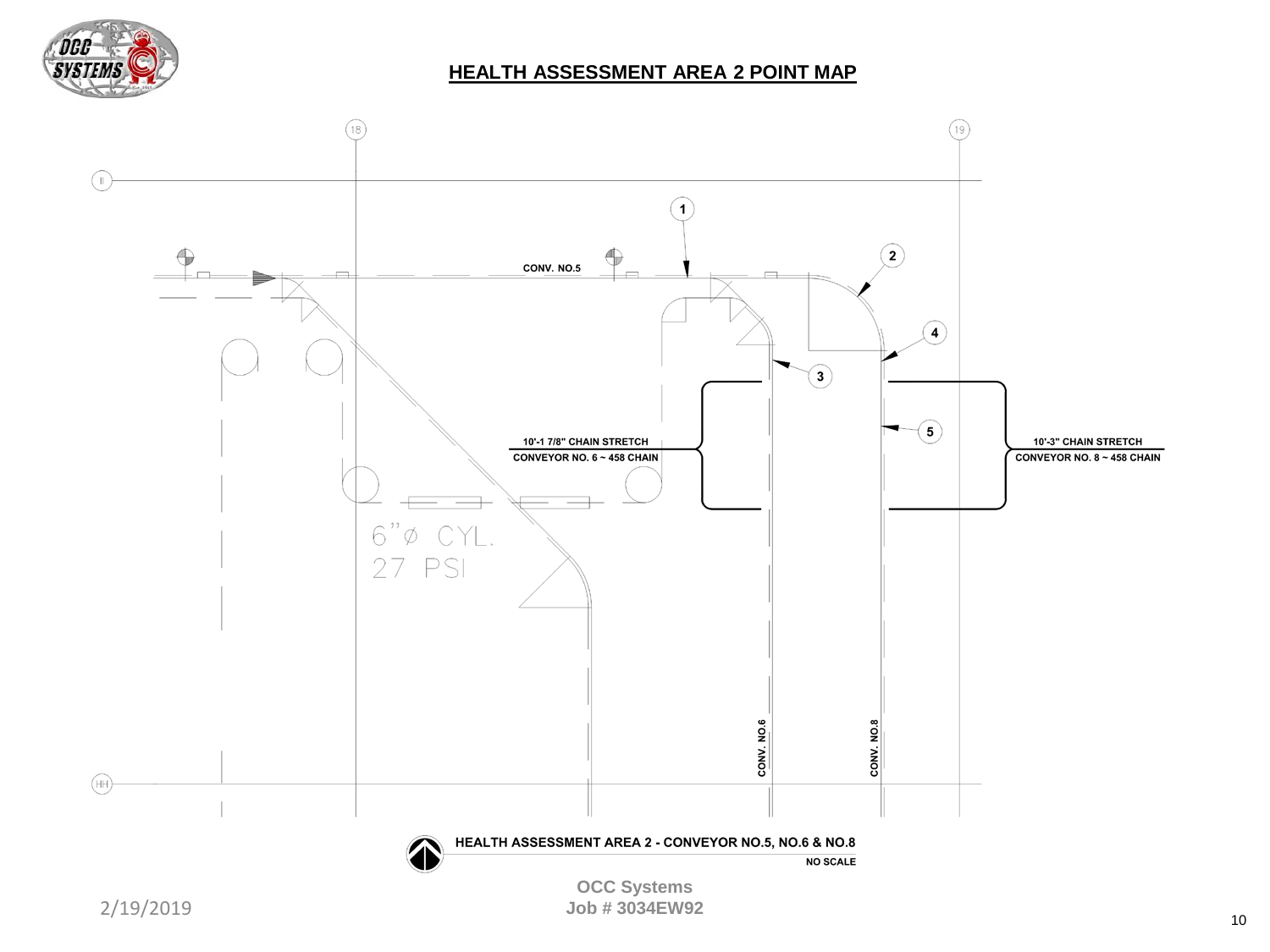

## **TRACK GAP & TRACK WEAR CHART FOR AREA 2**

| Track Gap & Track Wear Chart |                                       |                  |                                 |                                   |                  |           |               |                    |           |                |                  |                                              | <b>Overhead Power &amp; Free Systems</b> |
|------------------------------|---------------------------------------|------------------|---------------------------------|-----------------------------------|------------------|-----------|---------------|--------------------|-----------|----------------|------------------|----------------------------------------------|------------------------------------------|
|                              |                                       |                  | <b>Health Assessment Area 2</b> |                                   |                  |           |               |                    |           |                |                  |                                              | <b>July 2nd, 2018</b>                    |
| Conveyor # 5,6 & 8           |                                       |                  |                                 |                                   |                  |           |               |                    |           |                |                  |                                              |                                          |
|                              |                                       |                  |                                 |                                   |                  |           |               |                    |           |                |                  |                                              |                                          |
| <b>Track Gap values:</b>     |                                       |                  |                                 |                                   |                  |           |               |                    |           |                |                  |                                              |                                          |
|                              | less than 0.125"                      |                  | Green                           | Good                              |                  |           |               |                    |           |                |                  |                                              |                                          |
|                              | 0.125" to 0.250"                      |                  | Yellow                          | Monitor                           |                  |           |               |                    |           |                |                  |                                              |                                          |
|                              | $0.250$ " or more                     |                  | Red                             | Exceeds limits, replace or repair |                  |           |               |                    |           |                |                  |                                              |                                          |
|                              | % Track Wear values (at wheel tread): |                  |                                 |                                   |                  |           |               |                    |           |                |                  |                                              |                                          |
|                              |                                       | $0 - 25%$        | Green                           | Good                              |                  |           |               |                    |           |                |                  | Within recommended limits, low priority $=$  |                                          |
|                              |                                       | $26 - 32%$       | Yellow                          | Monitor                           |                  |           |               |                    |           |                |                  | Approaching recommended limits, medium       |                                          |
|                              | 33% or more                           |                  | Red                             | Exceeds limits, replace or repair |                  |           |               |                    |           |                |                  | Exceeds recommended limits, Highest Priority |                                          |
|                              |                                       |                  |                                 |                                   |                  |           |               |                    |           |                |                  |                                              |                                          |
|                              |                                       | <b>Track Gap</b> |                                 | <b>Track Wear</b>                 |                  |           |               |                    |           | <b>Summary</b> |                  |                                              |                                          |
|                              |                                       |                  |                                 | LH Flange                         | <b>LH</b> Flange | LH Wear   |               | LH Track RH Flange | RH Flange | RH Wear        | <b>RH</b> Track  |                                              |                                          |
| Loc $#$                      | Track Gap                             | Extra Gap        | <b>Track Status</b>             | Thick                             | Wear             | %         | <b>Status</b> | Thick              | Wear      | %              | <b>Status</b>    | Comments                                     | <b>Replacement Priority</b>              |
| 1.760<br>0.0100              |                                       |                  | Good                            | 0.290                             | 0.023            | 7.200%    | Good          | 0.270              | 0.043     | 13.60%         | Good             |                                              |                                          |
| 2                            | 1.700                                 | 0.0500           | Good                            | 0.320                             | $-0.008$         | $-2.400%$ | Good          | 0.290              | 0.023     | 7.36%          | Good             | Twist in Rolled Track Component              |                                          |
| 3                            | 1.990                                 | 0.2400           | <b>Monitor</b>                  | 0.300                             | 0.015            | 4.800%    | Good          | 0.300              | 0.015     | 4.80%          | Good             |                                              | $\overline{2}$                           |
|                              | 2.000                                 | 0.2500           | Excessive                       | 0.300                             | 0.015            | 4.800%    | Good          | 0.340              | $-0.028$  | $-8.80%$       | Good             | Twist in Rolled Track Component              |                                          |
|                              | 2.040                                 | 0.2590           | Excessive,                      | 0.300                             | 0.015            | 4.800%    | Good          | 0.200              | 0.113     | 36.00%         | <b>Excessive</b> |                                              |                                          |

|         | <b>CHAIN STRETCH MEASUREMENT:</b> |  |  |
|---------|-----------------------------------|--|--|
|         |                                   |  |  |
| CONV-6  | $10' - 17/8"$                     |  |  |
| CONV. 8 | $10' - 3"$                        |  |  |
|         |                                   |  |  |